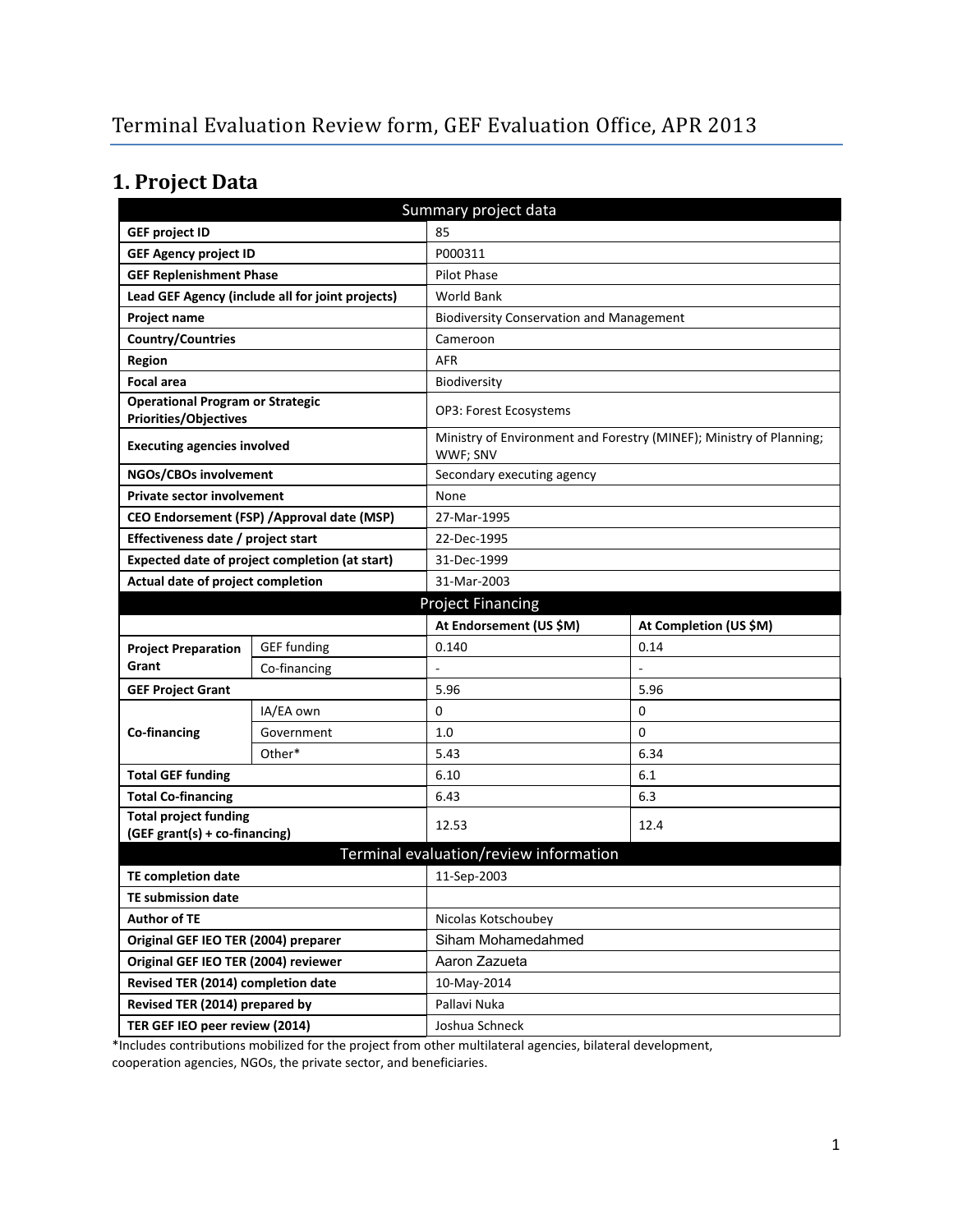## **2. Summary of Project Ratings**

| <b>Criteria</b>                                  | <b>Final PIR</b> | <b>IA Terminal</b><br><b>Evaluation</b> | <b>IA Evaluation</b><br><b>Office Review</b> | <b>GEF EO Review</b> |
|--------------------------------------------------|------------------|-----------------------------------------|----------------------------------------------|----------------------|
| <b>Project Outcomes</b>                          | Satisfactory     | Satisfactory                            | Moderately                                   | MS                   |
|                                                  |                  |                                         | Satisfactory                                 |                      |
| <b>Sustainability of Outcomes</b>                | Substantial      | Likely                                  | U/A                                          | ML                   |
| <b>M&amp;E Design</b>                            | NA.              | <b>NA</b>                               | <b>NA</b>                                    | MU                   |
| <b>M&amp;E</b> Implementation                    | Highly           | <b>NA</b>                               | <b>NA</b>                                    | MS                   |
|                                                  | Satisfactory     |                                         |                                              |                      |
| <b>Quality of Implementation</b>                 | Satisfactory     | Satisfactory                            | Satisfactory                                 | MU                   |
| <b>Quality of Execution</b>                      | Satisfactory     | Satisfactory                            | Satisfactory                                 | <b>MS</b>            |
| <b>Quality of the Terminal Evaluation Report</b> | ΝA               | ΝA                                      | Satisfactory                                 | MS                   |

## **3. Project Objectives**

#### 3.1 Global Environmental Objectives of the project:

The global environmental objective of the project as described in the project document was to protect biodiversity in Cameroon's national parks. Cameroons' tropical forests, which are host to globally significant biodiversity and several endangered species face twin threats of logging and poaching. The ProDoc notes that both these threats are increasing, resulting in deteriorating forest ecosystems and declining populations of elephants and black rhinos. This project sought to build up national capacity to effectively manage parks and reserves and promote greater involvement of rural communities in sustainable natural resource management.

#### 3.2 Development Objectives of the project:

(ProDoc) The project sought to build capacities in the Ministry of Environment and Forestry (MINEF) and to strengthen key national agencies working on ecology and biodiversity conservation. Six-priority project sites were selected during the preparation phase to act as pilot sites for developing protected area management plans integrating community based NRM.

The project development objectives were to:

a) To provide support to the recipient in its effort to conserve and manage its biological resources;

b) To promote involvement of rural populations in biodiversity conservation;

c) To encourage sustainable utilization of renewable natural resources and promote sustainable and environmentally compatible development in regions surrounding protected areas.

The project had four components:

- a) Strengthening the Ministry of Environment and Forestry (MINEF);
- b) Strengthening Biodiversity Related Research;
- c) Enhancing Protection and Management of Protected Areas in the Priority Sites;
- d) Support to Priority Project Sites.

3.3 Were there any **changes** in the Global Environmental Objectives, Development Objectives, or other activities during implementation?

According to the ICR there were no changes in project components or objectives, but, at mid-term review, the implementation structure was revised to clarify the role of MINEF and other implementing partners in the field. The goal of the revision was to stress partnership with, rather than administration by, MINEF. As the result of this implementation arrangement most of the site activities were outsource to NGOs.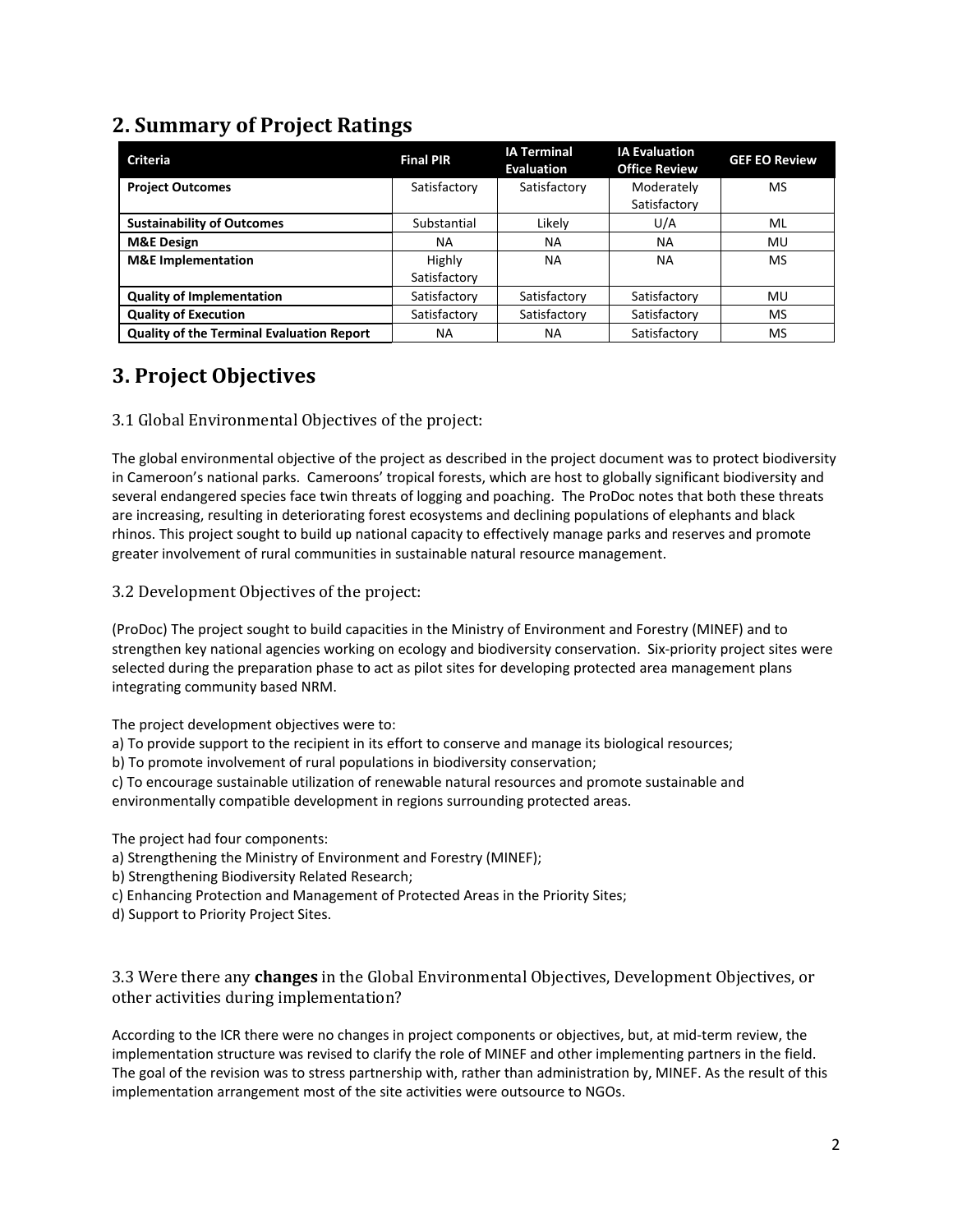## **4. GEF EO assessment of Outcomes and Sustainability**

Please refer to the GEF Terminal Evaluation Review Guidelines for detail on the criteria for ratings.

Relevance can receive either a Satisfactory or Unsatisfactory rating. For Effectiveness and Cost efficiency, a six point rating scale is used (Highly Satisfactory to Highly Unsatisfactory), or Unable to Assess. Sustainability ratings are assessed on a four-point scale: Likely=no or negligible risk; Moderately Likely=low risk; Moderately Unlikely=substantial risks; Unlikely=high risk. In assessing a Sustainability rating please note if, and to what degree, sustainability of project outcomes is threatened by financial, sociopolitical, institutional/governance, or environmental factors.

Please justify ratings in the space below each box.

| 4.1 Relevance | Rating: Satisfactory |
|---------------|----------------------|
|               |                      |

Based on information in the ProDoc and the ICR, the project was closely tied to national environmental policies and priorities at the time. A 1992 UNDP-FAO mission to Cameroon had recommended that a National Environmental Management Plan (NEMP) be prepared for the country. Following this, the Ministry of Environment and Forestry (MINEF). This project was to be implemented in parallel with the NEMP process and serve as a model of locally integrated resource management. Policy studies and environmental data from this project were supposed to inform the NEMP. The project was also linked to the National Forest Law (1993) and the National Wildlife Law (1994), which established regulatory frameworks for the management of forest resources and the participation of local communities.

The project was also consistent GEF's goals in the Biodiversity focal area as the sites selected by the project contained globally significant and endangered plant and animal biodiversity.

| <b>4.2 Effectiveness</b> | Rating: Moderately Satisfactory |
|--------------------------|---------------------------------|
|--------------------------|---------------------------------|

The project made significant progress towards achievement of objectives. Project outputs were largely consistent with expected outputs, however the project had a few key shortcomings that prevented it from fully achieving some objectives. The project enhanced PA management capacities within MINEF and improved the technical capacity of several national biological research organizations. The project also tested a way of involving local communities in conservation and sustainable natural resource management. Despite these achievements, the ICR notes that the project fell short in some areas. The project components were over-ambitious. The project tried to do too much at too many sites without sufficiently accounting for the time required to complete biological studies and engage communities in participatory NRM.

On capacity building in MINEF, the national ICR notes that "the type of capacity building that MINEF was to receive was not specified in any document." As a result most of the capacity building occurred in the area of equipment, construction, and data processing tools. Very few MINEF executives received training and as a result the transfer of knowledge and technical expertise at the higher level of management was limited. The project did setup a GISbased database, as a platform for sharing and updating information on biodiversity between the MINEF centers and research agencies.

According to the ICR, the program gazetted two national parks, elaborated four development plans, helped gazette the community-managed forest at Kilum-Ijim, and fully rehabilitated the Cameroon National Herbarium (CNH), which resumed normal operation and re-launched the publication of the Flora of Cameroon series. The program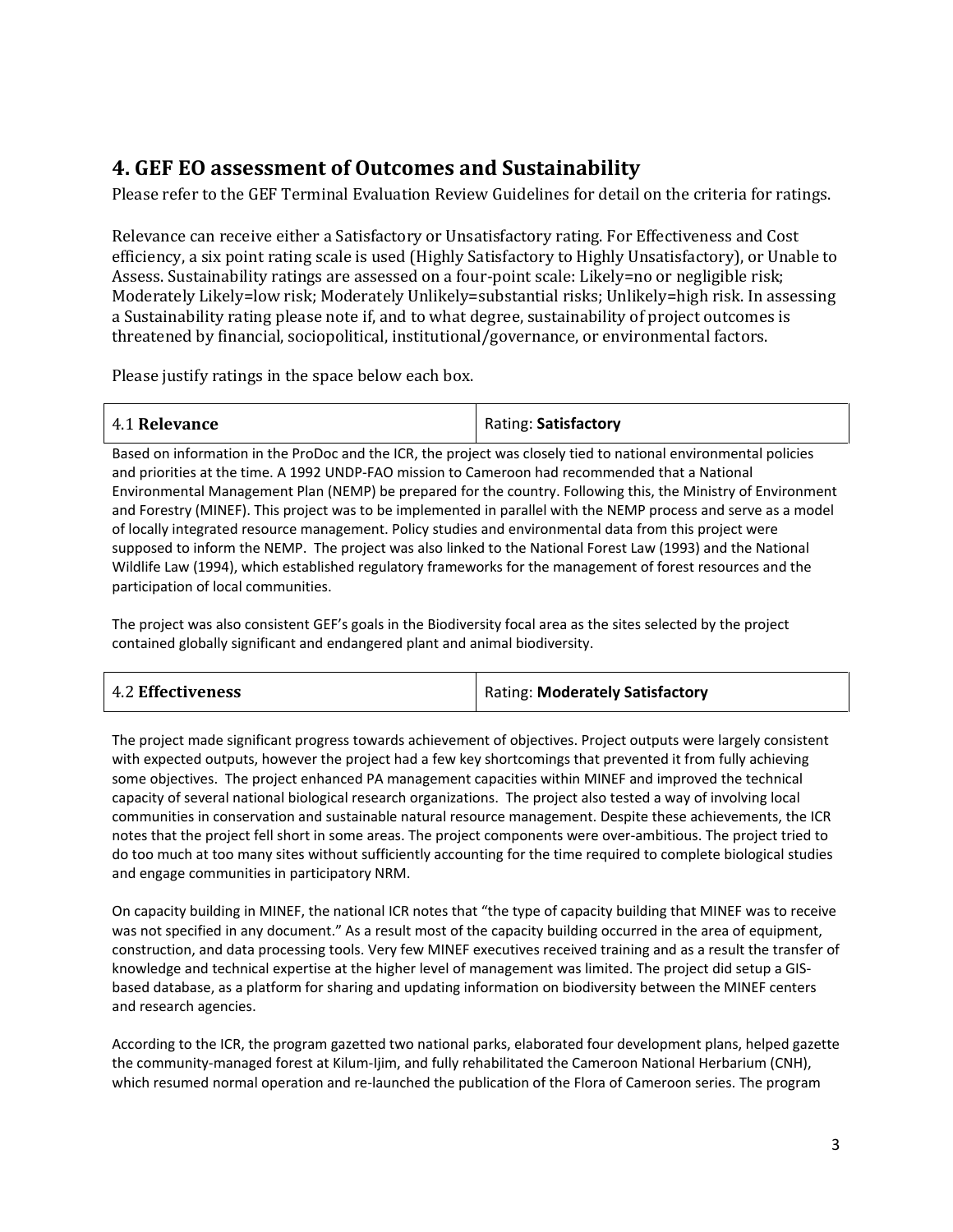also created management plans for protected areas, which include production of non-timber forest products. However the management plans have been approved only at a few sites (unclear from the ICR which sites).

Based on the information in the ICR, important outputs at priority sites include: a) Mt. Kilum-Ijim: boundary demarcation, creation of 18 community forests with management plans for 8 of them, enforcement of regulations, and monitoring; b) Mt. Koupe: participatory delineation of agricultural and forest conservation zones and awareness raising; c) Mt. Cameroon: reservation of 2,500 km2 for conservation, botanic garden, monitoring, and strengthening the bargaining power of villagers for a medicinal product; d) Campo Ma'an: creation of a 2,640 km2 National Park as a mitigation measure for the Chad Cameroon pipeline, sustainable development activities, and sustainable logging plans; e) Southeast: creation of three National Parks (Boumba-Bek, Lac Lobeke, and Nki) and other conservation zones, cooperative agreements to control poaching, agreements with Congo, CAR and Gabon, and participatory management of hunting zones; f) Savannah: creation of wildlife corridors, reduction of conflicts between pastoralists, farmers and safari hunters, wildlife inventories, small-scale development projects, promotion of eco-tourism, and preliminary contacts with Nigeria and Chad.

4.3 **Efficiency** Rating: **Moderately Unsatisfactory**

Evaluation of efficiency is difficult because the ICR does not present any information on actual project costs. (The ICR presents data on Bank controlled expenditure only. No data is available on actual spending by the Govt. of Cameroon or other donors, including contributions from implementing agencies (WWF, SNV) from their own resources.) Total project cost at appraisal was US \$12.4 million. Actual costs were very likely much higher. The ICR notes that the Netherlands contribution eventually amounted to US\$ 6.34 million instead of US\$ 1.88 million originally promised at appraisal. A technical audit carried out by an external consultant (Pauwel De Wachter) in March 2003 estimated total actual expenses for this project at 21 Million USD including estimates for all contribution. This would mean that actual project costs were close to double the appraisal estimate.

The project was also marked by an unwieldy, overly complex, design and slow pace of implementation. The project closed on March 31, 2003 (40 months later than expected) after two extensions of its closing date. The project was designed as a pilot with broad objectives and activities, and with a strong emphasis on community participation. However, the design was complex, large, and took a long time to prepare. The project was to be implemented at six sites with co-financing and collaboration from nine institutions. The ICR notes that the project overestimated the experience and capacity of the MINEF to implement such a complex biodiversity project (the first of its kind in Cameroon). The project delays stemmed from lack of clarity in roles and responsibilities in implementation as well as various external factors including limited government resources and conflicts between the program and logging companies.

| 4.4 Sustainability | Rating: Moderately Likely |
|--------------------|---------------------------|
|--------------------|---------------------------|

The ICR rated the project 'Likely' for sustainability based on the fact that major elements of the project, for biodiversity and local development respectively, will be continued [in the short term] under two proposed Bank projects.

Financial (**ML**): The ICR reports that most of the project donors have committed to continue funding selected activities including: (a) at Kilum-Ijim, activities continue under the "Bamenda Highlands"project executed by Birdlife with financial support from GEF/UNDP; (b) at Mt Cameroon, a foundation (CAMCOF) has been established to receive funds for sustainable conservation at Mt Cameroon, Kilum-Ijim and other montane sites. There is no guaranteed follow-on funding for the project as a whole. The ICR notes that "sustainable sources of funding must be secured in order to strengthen" community based NRM component. Furthermore, it's not clear from the information in the ICR that the government can cover the annual operational cost of MINEF facilities and protected areas created under the project. There is reason to question the ability of the government to cover these costs given a civil service hiring freeze and a decade of 'structural adjustment.' The ICR does not provide any estimate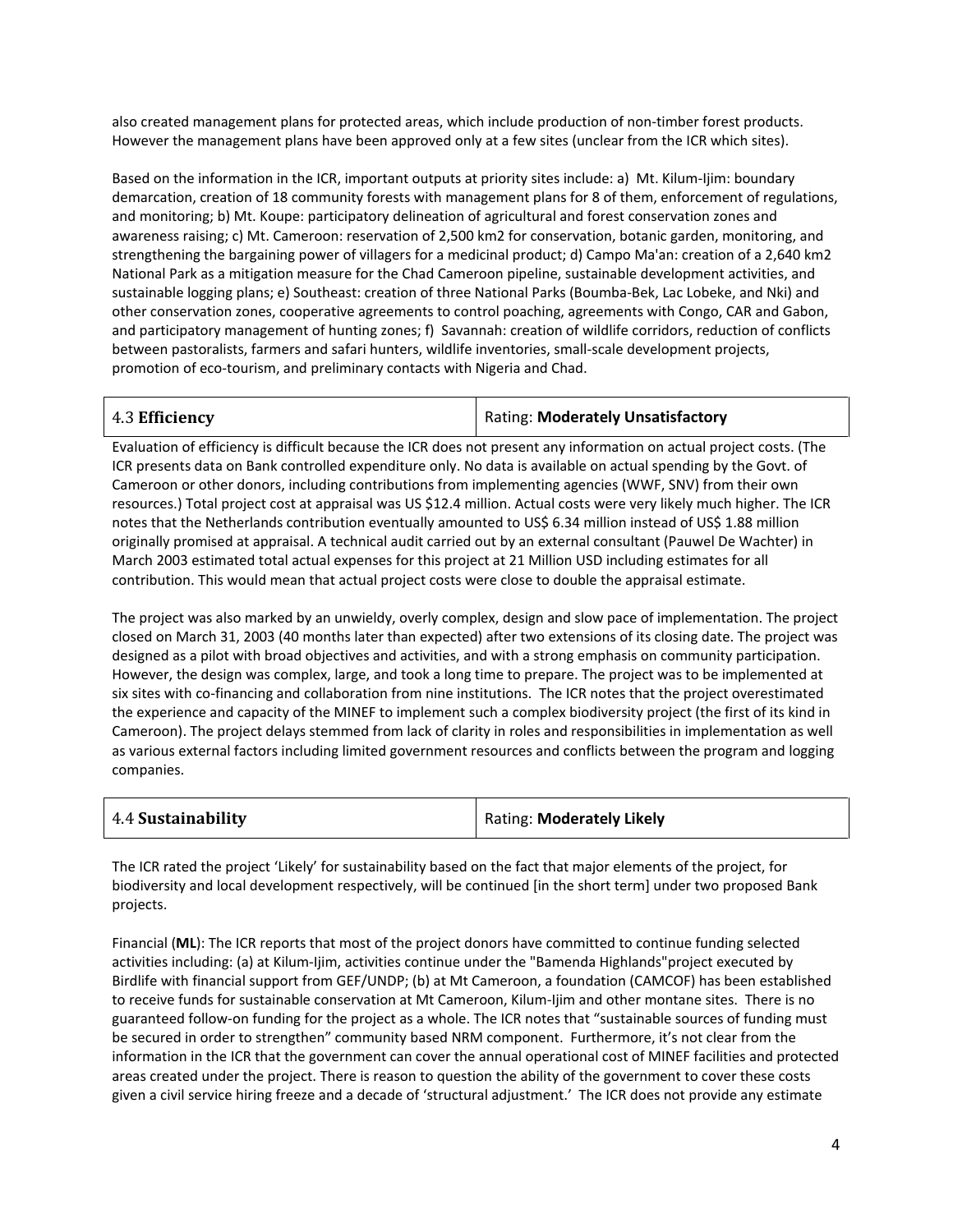the annual operational costs of the facilities and protected areas. The ICR does state that the continuation of the program will depend on MINEF ability to provide funding to maintain guards and equipment in place. The project did not explore mechanisms, such as establishment of trust fund or investment opportunities for long term sustainability of the program developed under the project as suggested in the project document.

Socio-political (**L**): Based on the information in the ICR and previous TER, the program promoted the participation of local population and stakeholders in biodiversity conservation at all sites. The program also catalyzed the creation of numerous community-based organizations and NGOs focused on sustainable development. Project activities were extremely successful in resolving existing conflicts and preventing future ones by establishing dialogue and cooperation amongst stakeholders. For example at the Southeast and Savannah sites local partnerships between villagers, herders, hunters, loggers, and safari hunters were built which was described in the ICR as "remarkable" but without further explanation.

Institutional (**ML**): According to the ICR, the project management unit (PMU) will be integrated into MINEF as a permanent structure. MINEF capacities were enhanced at the middle and lower levels, but upper management was not well implicated in the project, which may create difficulties with integrating the PMU. The previous GEF EO TER notes that "While MINEF's capability has undoubtedly improved its ability to manage biodiversity effectively in the absence of massive donor support remains in doubt."

The project was instrumental in promoting the birth and emergence of local NGOs in charge of local development and conservation activities at all sites. These NGOs will continue operating under the follow-up projects (PSFE and PNDP). The project also supported creation of several Decrees and Decisions establishing national protected areas and national parks. A GIS database was established to share biodiversity information among the MINEF sites and research organizations.

Environmental (**L**): No environmental risks were identified in the TE report.

#### **5. Processes and factors affecting attainment of project outcomes**

5.1 Co-financing. To what extent was the reported co-financing essential to the achievement of GEF objectives? If there was a difference in the level of expected co-financing and actual co-financing, then what were the reasons for it? Did the extent of materialization of co-financing affect project's outcomes and/or sustainability? If so, in what ways and through what causal linkages?

The ICR only presents information on Bank controlled expenditure. No data is presented on actual costs or cofinancing from the Government of Cameroon or other Donors, including contributions from implementing agencies (WWF, SNV) from their own resources. At appraisal, project cost was estimated at US\$ 12.4 million with \$US 5.96 from GEF (excl. PDF), US\$ 1.88 from the Netherlands, US\$ 1.5 million from Germany, US\$ 1.24 million from France, US\$ 0.77 million from the UK and US\$ 0.04 million from the EU.

GEF supported most of the national activities and some selected site-specific activities. By the end of the project the GEF Grant was fully disbursed. The contribution from the Netherlands (through a WB trust fund), estimated at 1.88 at appraisal, was increased to \$6.34 million when the project was extended. By project completion 95% was of the Netherlands grant was disbursed.

The ICR reports: "Other funds were provided either by the implementing agencies themselves (WWF, SNV, Tropenbos, GTZ), or by other Donors through parallel financing (DfID, FAC). They were administered independently and therefore not accounted for by the Bank. The amounts actually spent thus remain unknown. A technical audit in 2003 by an independent evaluation expert states that the total program cost was US\$ 21 million, although this cannot be confirmed."

According to the ICR and the previous GEF EO TER, the US\$ 1 million in co-financing from the Govt. of Cameroon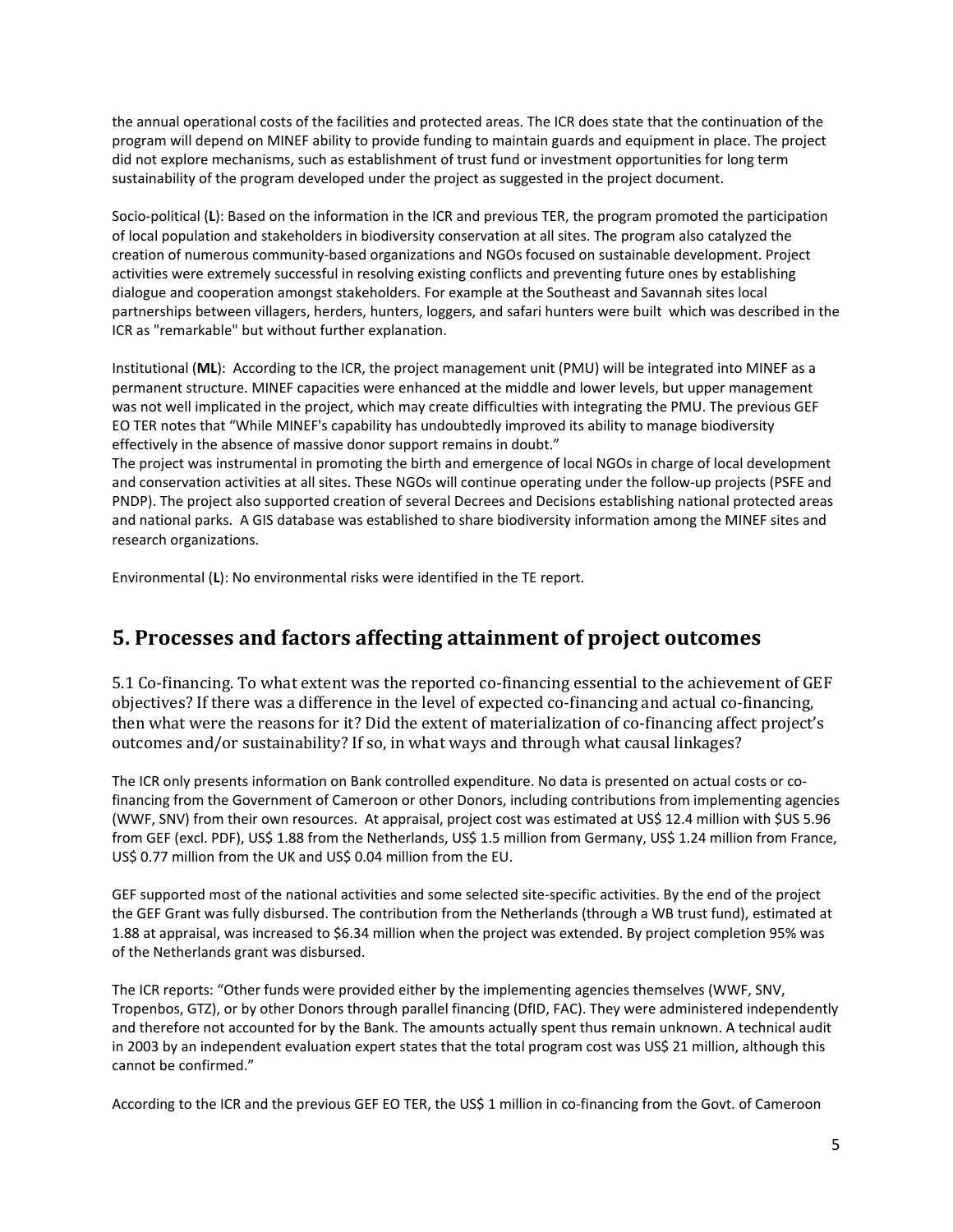did not materialize as expected. "The government for example, was very slow in providing counterpart funding for essential activities such as paying the salaries of field staff. This may be attributed to the fact that the feasibility of a government contribution of \$1 million to the project cost was never analyzed." It's not clear how much the government eventually contributed.

5.2 Project extensions and/or delays. If there were delays in project implementation and completion, then what were the reasons for it? Did the delay affect the project's outcomes and/or sustainability? If so, in what ways and through what causal linkages?

The project closed 40 months (3.25 years) later than expected. There were several causes of delays. First, roles and responsibilities for project implementation were not clearly outlined in the project document. As a result, the ICR reports "constant struggle over the management specifically of financial resources between MINEF and the NGOs." Second, the national structural adjustment program put a stop on recruitment of civil servants, leading to a serious staff shortage in MINEF. There were simply not enough personnel to carry out project activities in a timely manner.

A third source of delays was friction between local logging companies and the program. Loggers feared loss of concessions and forest access. The loggers persuaded several communities at project sites that the project would restrict community access to forests and resources. Consequently the project team was not well received in local communities and could not implement the community based NRM activities. This friction between the loggers and the project was not resolved until the new national forestry law went into effect in 1998. The law made the forest concession process much more transparent and competitive, and it put in place a framework to ensure that concession fees went directly to local communities.

A fourth problem leading to delays was illicit granting logging permits by MINEF staff at the Campo-Ma'an site in early 1998. Granting of new permits contravened the Grant Agreement and the permits had to be revoked by MINEF. This took several weeks and eventually the staff responsible were removed. But, the incident had farreaching consequences. The Govt. of the Netherlands threatened to suspend financing and withdraw from the project in November 1998 and again in February 1999 because of lack of reporting.

An MTR in 1998, highlighted all these problems and led to restructuring of the project in 1999. Based on reporting in the ICR, because of all these problems, project implementation essentially halted during the 1998-99 period.

5.3 Country ownership. Assess the extent to which country ownership has affected project outcomes and sustainability? Describe the ways in which it affected outcomes and sustainability, highlighting the causal links.

The project benefitted from a high level of country ownership in building a sound regulatory framework for PA creation and management. MINEF was heavily involved in the project from the preparation stage and MINEF staff worked closely with the IA and the PMU. Following project closure, the PMU will be permanently integrated into MINEF. The national government supported creation of new PAs and enforcement of the 1994 Forestry Law which regularized the process of awarding concessions.

However, on the budgetary and cofinancing side, and on project implementation, country ownership was weaker. Cofinancing from the government was very slow to materialize. The government for example, was very slow in providing counterpart funding for essential activities such as paying the salaries of field staff. The ICR also notes "cumbersome administrative procedure" and delays "encountered in implementing supervision recommendations."

## **6. Assessment of project's Monitoring and Evaluation system**

Ratings are assessed on a six point scale: Highly Satisfactory=no shortcomings in this M&E component; Satisfactory=minor shortcomings in this M&E component; Moderately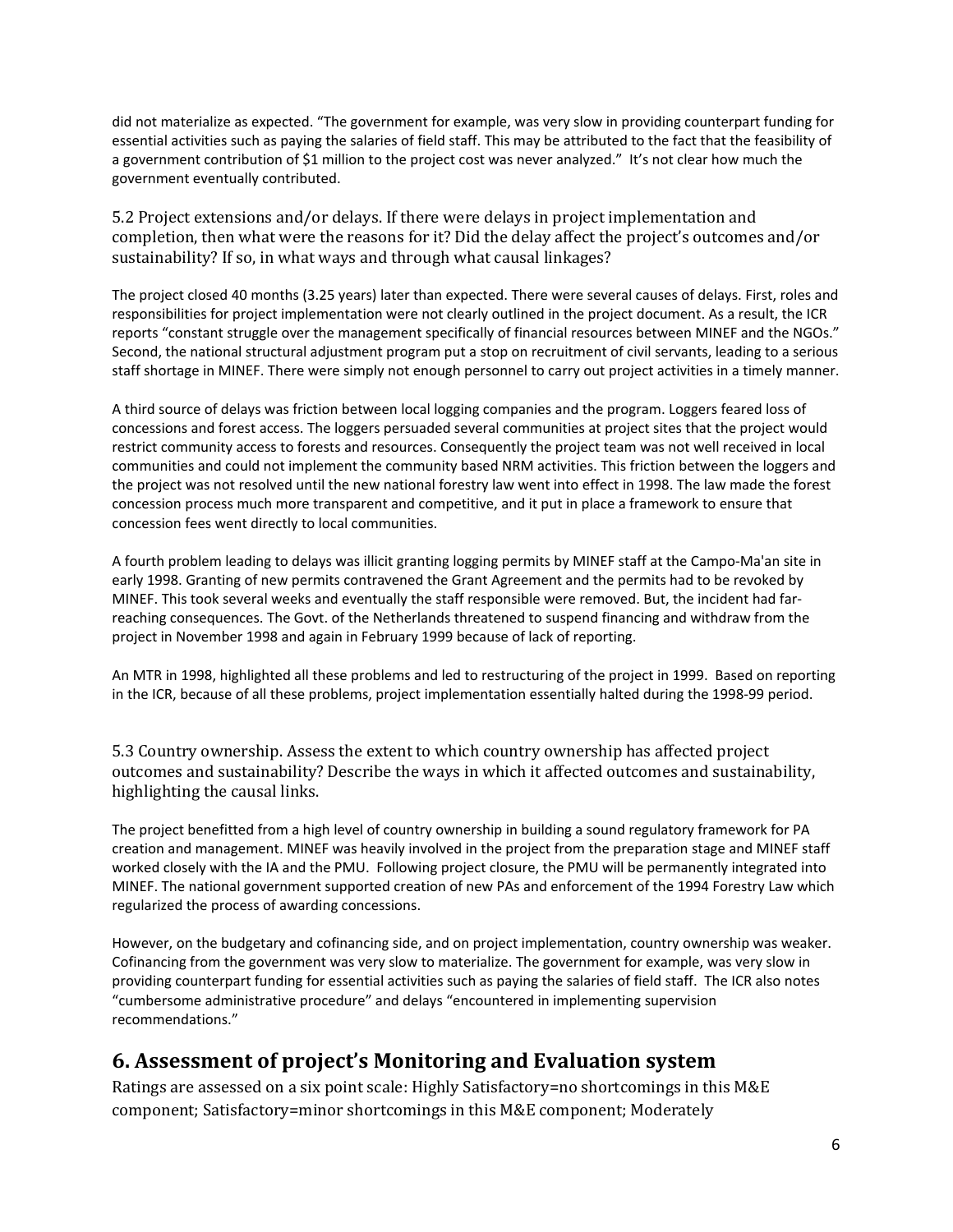Satisfactory=moderate shortcomings in this M&E component; Moderately Unsatisfactory=significant shortcomings in this M&E component; Unsatisfactory=major shortcomings in this M&E component; Highly Unsatisfactory=there were no project M&E systems.

Please justify ratings in the space below each box.

| 6.1 M&E Design at entry | <b>Rating: Moderately Unsatisfactory</b> |
|-------------------------|------------------------------------------|
|-------------------------|------------------------------------------|

The project document includes an implementation schedule and a supervision schedule, but lacks a logframe matrix. The project document briefly describes arrangements for monitoring project implementation, reporting and supervision requirements (MTR, audits,PIRs), and it notes that a long term M&E plan for assessing impacts should be developed in the first phase of the project. The project document also indicates that baseline biological and socio-economic studies should be carried out at the start of the project. There was no separate budgetary allocation for M&E activities.

According to the ICR, a logframe was developed during the MTR in 1998 and subsequently used as the basis for a monitoring and evaluation system. The logframe matrix presented in the ICR is very weak. It conflates outcomes and indicators, and does not include any information on baseline levels or targets.

| 6.2 M&E Implementation | Rating: Moderately Satisfactory |
|------------------------|---------------------------------|
|------------------------|---------------------------------|

The project collected extensive baseline data on socio-economic and biological variables at all sites. Data is stored in databases at each project site and at the program's website, www.biocam.net. Based on the reporting in the ICR, it's not clear whether this information is updated.

The ICR uses the logframe to show that some expected outcomes were achieved. There is no indication in the ICR that the lograme was ever used as a tool for adaptive management. The ICR also does not provide any quantitative evidence of project achievements and to assess the overall status of biodiversity before and after the project.

According to the ICR, a planning, monitoring and evaluation system of analytical accounting at the local and central levels was established to ensure the evaluation and supervision of the program. Trimestrial monitoring and evaluation reports and semestrial supervision reports were produced and distributed to the government and all other actors. The MTR was carried out and recommendations of the MTR to restructure the program were implemented by the IA and EA. It's not clear if an independent terminal evaluation of the project was ever carried out.

## **7. Assessment of project implementation and execution**

Quality of Implementation includes the quality of project design, as well as the quality of supervision and assistance provided by implementing agency(s) to execution agencies throughout project implementation. Quality of Execution covers the effectiveness of the executing agency(s) in performing its roles and responsibilities. In both instances, the focus is upon factors that are largely within the control of the respective implementing and executing agency(s). A six point rating scale is used (Highly Satisfactory to Highly Unsatisfactory), or Unable to Assess.

Please justify ratings in the space below each box.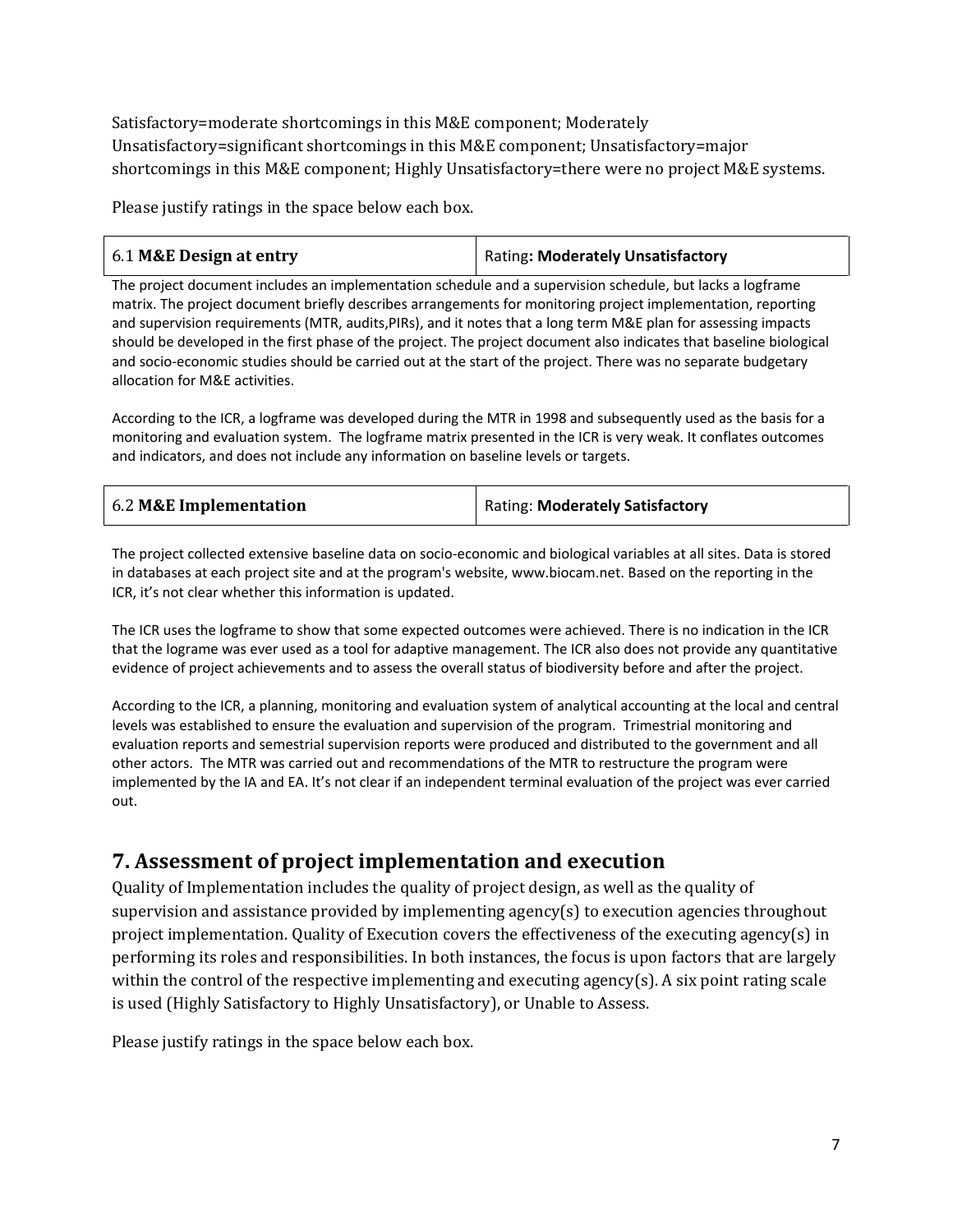| 7.1 Quality of Project Implementation | <b>Rating: Moderately Unsatisfactory</b> |
|---------------------------------------|------------------------------------------|
|---------------------------------------|------------------------------------------|

The IA for this project was the World Bank. The ICR rates Bank performance in the preparation and appraisal stage as 'Unsatisfactory' and rates the quality of supervision during implementation as 'Satisfactory."

The ICR notes that the project design stage took 'longer than expected' without clarifying how long or what was expected. The ICR also finds that project design had numerous flaws, which were not addressed until the MTR. The project was designed as a pilot in nature with rather broadly defined objectives and activities and a decentralized, collaborative relationship between various NGOs and MINEF, the EA. However, at the time of appraisal none of the baseline studies had been done so there was no clear idea of the threats to biodiversity. The project document lacked a logframe or any clear indicators to track progress towards and achievement of objectives. Training programs, the community participation/development activities, and institutional arrangements for implementation were not well elaborated in the project document.

Various risks, particularly funding risks, should have been identified and a mitigation strategy developed in the project document. The design did not account for the weak capacity and lack of project implementation experience at MINEF. The Government was not used to working collaboratively with NGOs. The WB IEG review notes that the feasibility of a \$1 million government cofinancing contribution, or the overall financial sustainability of the project, was never analyzed in the design stage.

According to the ICR, Bank performance up to the MTR was weak. "The pilot nature of this structure, compounded with weak political motivation from the GOC and the Bank, at the beginning of implementation, resulted in inefficient execution until mid-term." There was confusion over roles and responsibilities of collaborating NGO's, MINEF (the EA), and the Bank team. The Bank failed to take action to clearly define implementation roles and responsibilities and it failed to put a project M&E system in place. Bank oversight and supervision in the pre-MTR period was weak contributing in part to the issuing of illicit logging permits. Reporting by the Bank was weak. The Netherlands threatened to suspend financing in February 1999 because of inadequate reporting by the Bank of the activities of NGOs operating as implementing agencies under financing from the DFIS grant. In this case, the Bank had failed to provide progress reports in a format acceptable to DGIS.

Post-MTR, the ICR reports that the situation improved vastly. There appears to have been a personnel change in the Bank TTL for the project and the project itself was restructured and roles clarified. The ICR reports that oversight, supervision, and reporting by the Bank stepped up after the MTR. Disbursement processes were streamlined and dialogue between MINEF and the Bank increased. The problem with the Netherlands was resolved through improved communication between the NGOs, the Bank, and the Government of the Netherlands. Nevertheless, the project's financial recordkeeping seems to have remained disorganized. The ICR reports that actual total project costs are unknown as are donor and NGO contributions.

The executing agency for the project was MINEF, but various project activities were also carried out by local and international NGOs. According to the ICR, the project implementation arrangement and responsibilities were not clearly delineated at the start of the project leading to "confusion about the respective prerogatives of MINEF and the NGOs during the initial period of implementation caused constant struggles over the management of financial and other resources, resulting, until the mid-term review, in recurrent stalemates and distrust." Due to the freeze in recruitment of civil servants and the frequent transfer of key MINEF personnel and administrators, the project suffer from an acute staff shortage. These factors seriously hindered project implementation for 3.25 years, until the project was restructured following the MTR to clarify the role of MINEF and NGO partners. As the result of this implementation arrangement most of the site activities were outsourced to NGOs.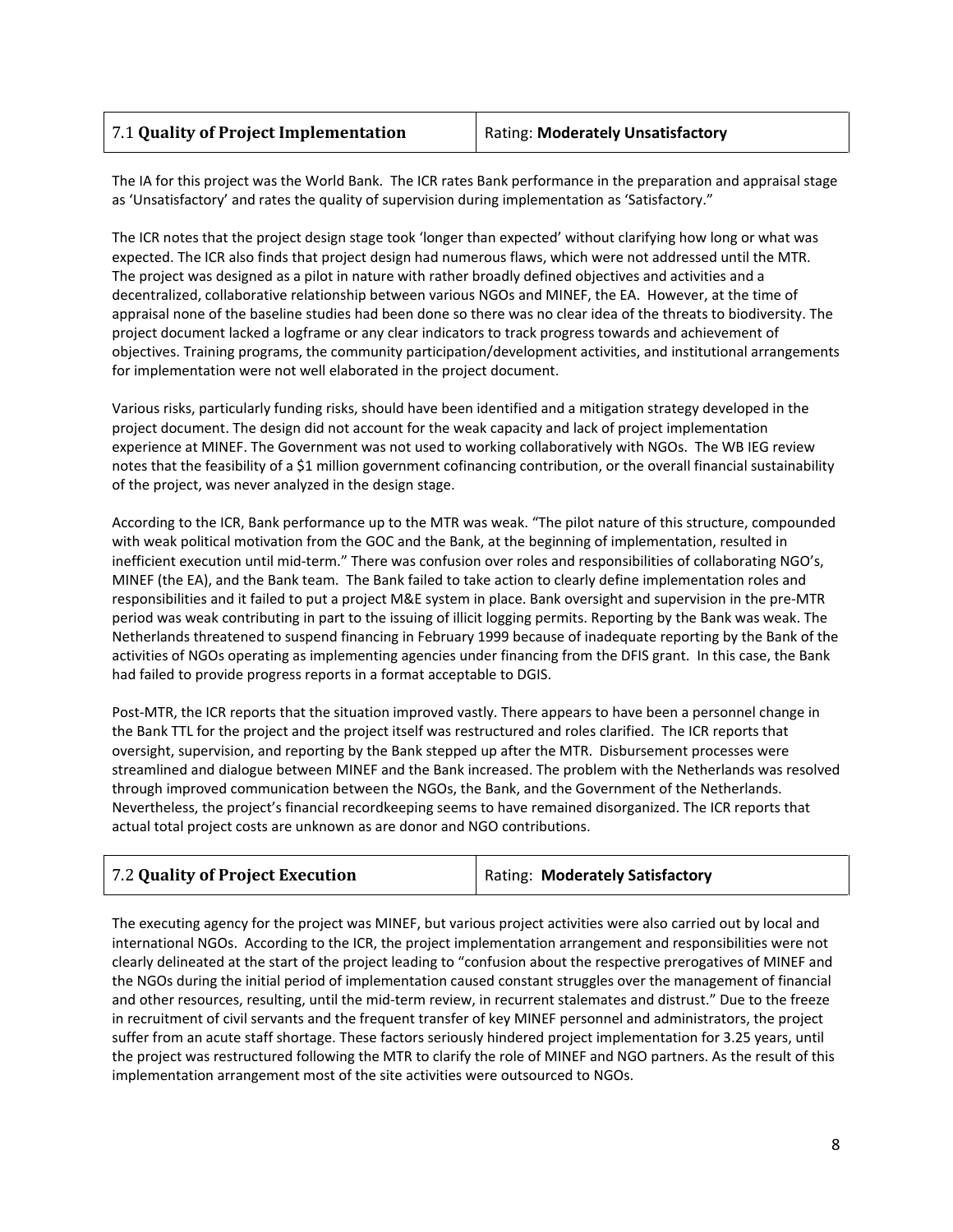The ICR reports that after the MTR, project execution was more efficient, with "continual monitoring, supervision and reporting on program status."

## **8. Assessment of Project Impacts**

8.1 Environmental Change. Describe the changes in environmental stress and environmental status that occurred by the end of the project. Include both quantitative and qualitative changes documented, sources of information for these changes, and how project activities contributed to or hindered these changes. Also include how contextual factors have contributed to or hindered these changes.

None noted in the TE report.

8.2 Socioeconomic change. Describe any changes in human well-being (income, education, health, community relationships, etc.) that occurred by the end of the project. Include both quantitative and qualitative changes documented, sources of information for these changes, and how project activities contributed to or hindered these changes. Also include how contextual factors have contributed to or hindered these changes.

#### None noted in the TE report.

8.3 Capacity and governance changes. Describe notable changes in capacities and governance that can lead to large-scale action (both mass and legislative) bringing about positive environmental change. "Capacities" include awareness, knowledge, skills, infrastructure, and environmental monitoring systems, among others. "Governance" refers to decision-making processes, structures and systems, including access to and use of information, and thus would include laws, administrative bodies, trust-building and conflict resolution processes, information-sharing systems, etc. Indicate how project activities contributed to/ hindered these changes, as well as how contextual factors have influenced these changes.

#### a) Capacities

- Knowledge about the status of biodiversity and approaches to community based NRM has been strengthened. - The national Cameroonian capacity to collect, analyze and process data on conservation and management of biodiversity, which falls primarily under MINEF, was enhanced through the establishment of the Biodiversity Information System in Cameroon and the Biodiversity Geographic Information System Experts Network (BIOGENIC). It resulted in the creation of databases, networks and a website.

- However, under lessons learned, the ICR notes the "program initially invested heavily in studies, surveys and consultancies, however without building real capacity in the field or for MINEF. The study phase should have been linked more closely to the sustainable building of capacity in the field."

- At the field level, the capacity of MINEF to control poaching through the DWPA was strengthened.

- The program enabled the Cameroon National Herbarium to acquire modern tools and equipment, laboratories, and internet connections.

#### b) Governance

- Several Decrees and Decisions for creation of protected areas and national parks were enacted.

- The decentralized decision-making and implementation approach used in this project has been accepted and adopted by the government as a tool for PA management. The role of MINEF within the project focused on public service (enforcement of laws and policy) while private partners implemented conservation and management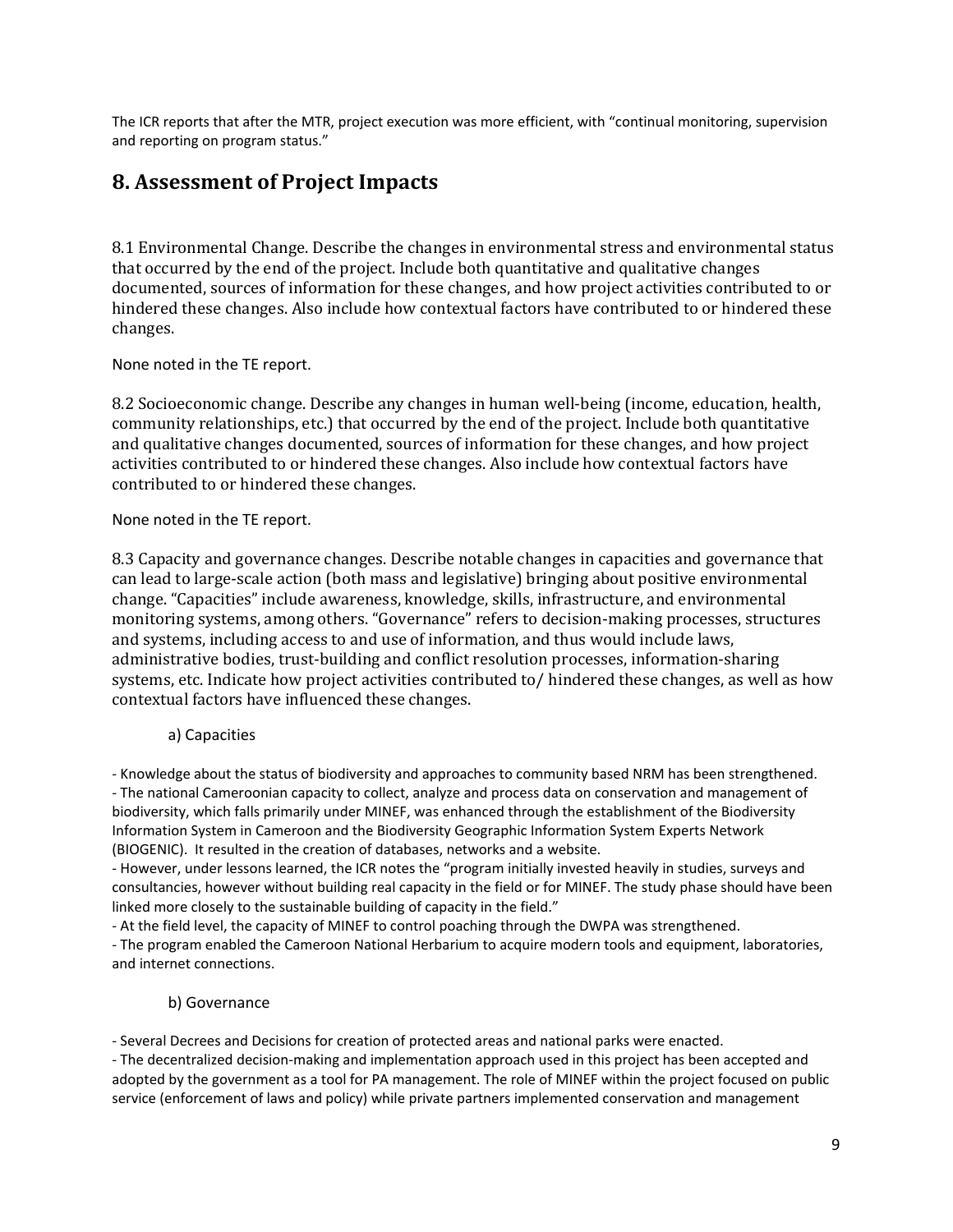activities (research, studies, local development).

8.4 Unintended impacts. Describe any impacts not targeted by the project, whether positive or negative, affecting either ecological or social aspects. Indicate the factors that contributed to these unintended impacts occurring.

- The project was instrumental in promoting the birth and emergence of local environmental NGOs who were responsible for local development and conservation activities at all sites. This was not identified in the Project Document as an expected outcome of the project.

8.5 Adoption of GEF initiatives at scale. Identify any initiatives (e.g. technologies, approaches, financing instruments, implementing bodies, legal frameworks, information systems) that have been mainstreamed, replicated and/or scaled up by government and other stakeholders by project end. Include the extent to which this broader adoption has taken place, e.g. if plans and resources have been established but no actual adoption has taken place, or if market change and large-scale environmental benefits have begun to occur. Indicate how project activities and other contextual factors contributed to these taking place. If broader adoption has not taken place as expected, indicate which factors (both project-related and contextual) have hindered this from happening.

- As noted above, the decentralized decision-making approach applied in this project which relied on collaboration between government and local NGOs, was 'mainstreamed' into national conservation policies. - More generally, as this was one of the very first GEF biodiversity projects to be implemented, the lessons from the project regarding NGO involvement and community based NRM have informed later GEF project.

#### **9. Lessons and recommendations**

9.1 Briefly describe the key lessons, good practices, or approaches mentioned in the terminal evaluation report that could have application for other GEF projects.

1. Sustainable sources of funding must be secured to strengthen local organizations and to provide adequate compensation for local populations to conserve biodiversity, and to sustain community-based development. For instance in this project the payments made by logging companies to local villagers proved to be very effective. 2. Effective GIS is an essential decision-making tool for biodiversity conservation in particular, and for natural resource management in general as it provides stakeholders with sensitive information on all important issues. 3. Although government institutions are in charge of biodiversity conservation policy at national level, implementation of these policies needs to be entrusted to other partners at local level. Such an organizational arrangement proved to be successful in this project and will be successful if repeated for other projects.

9.2 Briefly describe the recommendations given in the terminal evaluation.

1. Because of the successful of this project in increasing transparency of the distribution of fees from logging and hunting to the community and in managing natural resources, further funding of similar funding to Cameroon should be considered by the GEF to capitalize the solid foundation of this project.

2. The two proposed World Bank projects need to incorporate the lessons learnt from this program in terms of sustainability.

## **10. Quality of the Terminal Evaluation Report**

A six point rating scale is used for each sub-criteria and overall rating of the terminal evaluation report (Highly Satisfactory to Highly Unsatisfactory)

| Criteria | <b>GEF EO comments</b> | Rating |
|----------|------------------------|--------|
|          |                        |        |